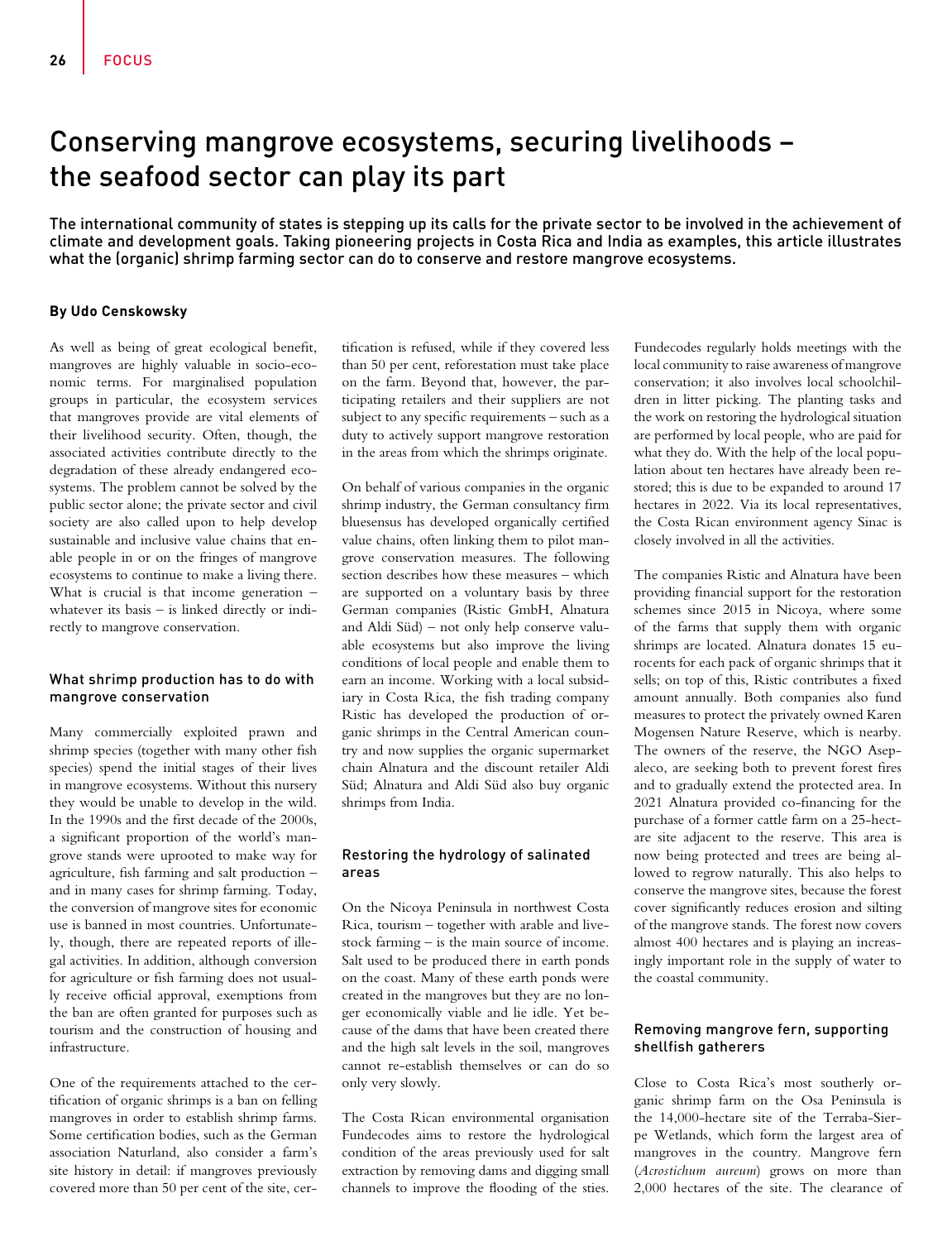mangroves along the larger river arms some decades ago for timber and tannin production enabled the fern to spread widely. It currently grows to a height of two to three metres and forms a dense tangle of roots and rhizomes that has so far prevented the mangroves re-establishing themselves naturally. Although the mangrove fern is native to the region, these areas provide far fewer ecosystem services than the adjacent mangrove sites.

Over the course of some three years, cooperation with the regional NGO Osa Conservation, the fisherpeople's association Apremaa and the National University of Costa Rica resulted in the production of a restoration strategy which provides for environmentally sound removal of the mangrove fern and subsequent reforestation of mangroves. This has led to the restoration of some 50 hectares of mangrove cover between 2018 and 2021. Because the fern constantly regrows, it is necessary not only to cut the mangrove fern and plant the mangroves but also to rework the site regularly. This is particularly important in the first year after planting. This work is carried out by hand with a machete – a strenuous task that has been performed by the men and women of the fisherpeople's organisation. The costs of the trial, the supervision by the NGO Osa Conservation and the work of the fishermen's organisation have been funded as part of an Aldi Süd develoPPP project. The develoPPP programme established by the German Federal Ministry for Economic Cooperation and Development (BMZ) is aimed at companies seeking to invest sustainably in a developing or emerging country. The private-sector company must provide at least 50 per cent of the funds; the remainder is co-financed by BMZ.

Apreema has used some of the payment to acquire a plot of land on which a small shellfish processing centre has now been established. The organisation's members earn money by collecting the piangua shellfish and selling them to middlemen. In future they will be able to process the shellfish and sell it themselves at better prices.

#### Protecting dykes, promoting sustainable tourism

According to the NGO Germanwatch, India is one of the 20 countries most at risk from climate change. The sea level is rising, and the cyclones that travel across the Indian Ocean have devastating consequences for coastal communities. Visitors to the Sundarbans of West Bengal (see article on page 28) will



Mangrove upgrowth after around two years in the Terraba-Sierpe Wetlands, Costa Rica.



A small channel to improve the flooding of the sties in Nicoya, Costa Rica.



Talking to the women's group in Lakshmipur, India.



Terraces and fences as a preparatory measure for integrated mangrove aquaculture in West Bengal.

notice that people are establishing permanent dykes or renovating old ones. The life of the dykes can be extended by replanting mangroves on the polders in front of them – not a trivial task, because at each site it is necessary to study the soil and flooding conditions in order to identify suitable species of mangrove. In organising this, the Indian NGO NEWS (Nature Environment & Wildlife Society of India) focuses on training women's groups and their mangrove stewards and on embedding the interventions in the village communities.

As with all afforestation projects, planting the mangroves is the easier part; a far more complex task is preserving the planted areas longterm. This requires the cooperation of local people. For example, fishermen need to keep to agreed channels for their boats, and livestock owners must promise to keep their cattle or goats away from the mangrove plants so that they don't eat them. Involving all the local stakeholders – especially the community's administrative authorities – and working regularly with the locally active women's group can ensure the protection of the sites.

The organic food retailer Alnatura sells organic black tiger shrimps from West Bengal. It has supported the project since 2016 by donating 15 eurocents for each pack of shrimps that it sells. In 2020 the women's group in Lakshmipur district used the proceeds to build a viewing tower on the dyke and construct a small tea shop for Indian tourists, who come mainly to see the increasingly extensive range of birds. After a two-year delay as a result of the pandemic, tourism is due to get going this year, thus generating income for the women's group. More than five hectares have been afforested at this site.

### Combining extensive afforestation with agriculture

A relatively small part of the Indian Sundarbans is a protected nature reserve that people need a permit to enter; by contrast, the larger part of the Sundarbans is inhabited, and mangroves occur there at far lower density. Because almost all the available land is used, there is virtually no scope for extensive afforestation – unless new land is created by the dynamics of the Ganges river delta. Here afforestation in combination with passive conservation measures (such as fences and mangrove stewards) can speed up the process of land formation. As an incentive to run the tree nursery and engage in planting and monitoring work, the local NGO partner NEWS has developed a